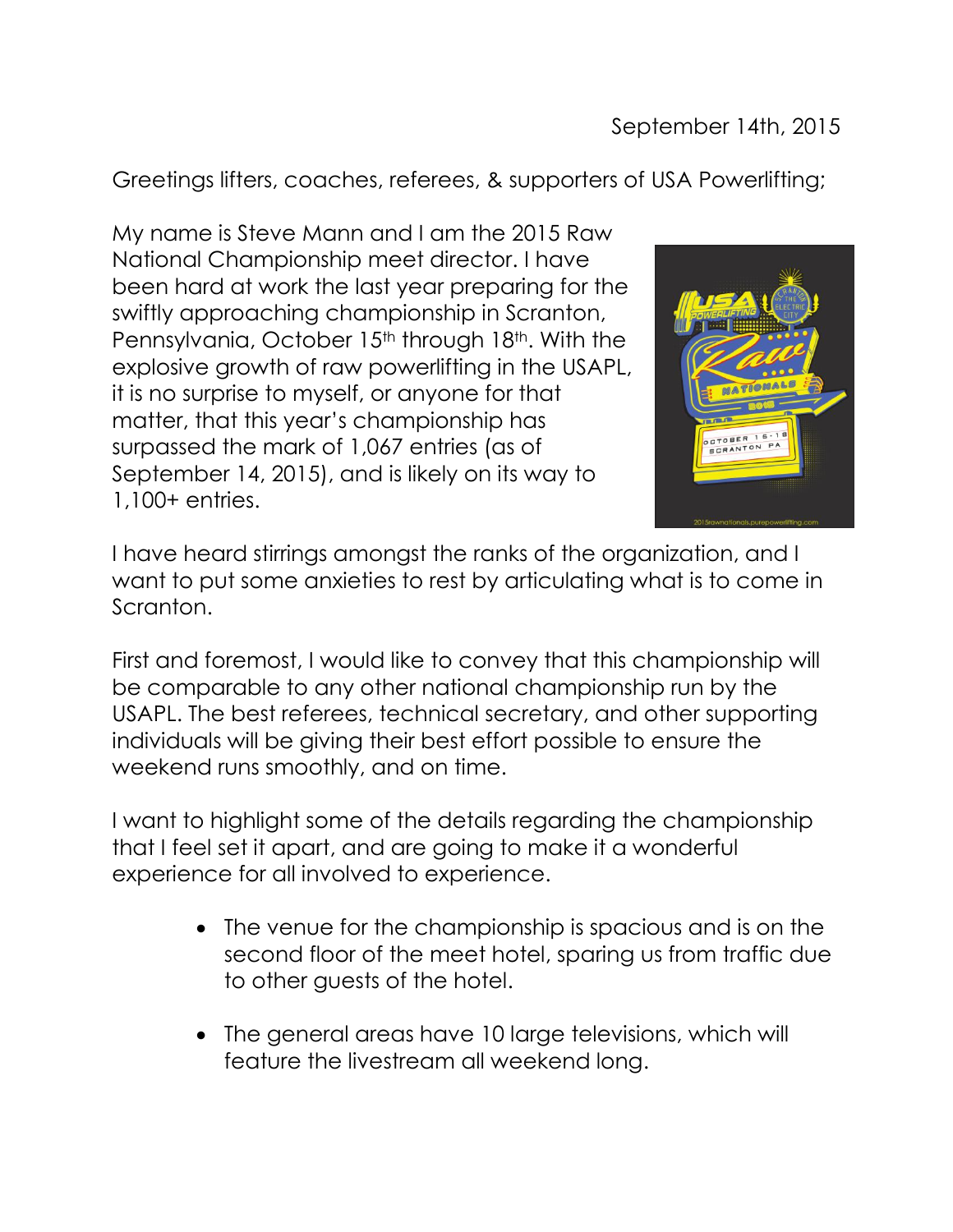- The live stream is the highest quality stream available, and it includes high-definition cameras on all 4 platforms. We may have a separate 'elite' video stream for the top open lifters, which will have additional camera angles.
- The warmup room will have, at *minimum*, 12 platforms and each platform will have a monitor displaying the load on the bar.
- The warmup room will be 60 feet from the ballroom where competition will take place. This will leave more room for athletes and coaches backstage behind the competition platforms.
- In the ballroom, we will be displaying 65" screens that will hang from the trusses.
- We will have a separate vendor hall with very large booths from Bodybuilding.com, Titan Support Systems, and many other companies.

As you understand now, I am doing my absolute best to ensure this championship is as exciting and well run as possible. I am working hard to



have all of the bases covered to guarantee all 1,000+ competitors have the USAPL Raw Nationals experience of a lifetime.

Yes, this is going to be the largest meet in US history. With an event this large, it is natural to run into hiccups along the way. I can promise you that I will do my absolute best to make sure this event is run smoothly, regardless of any issues that may pop up.